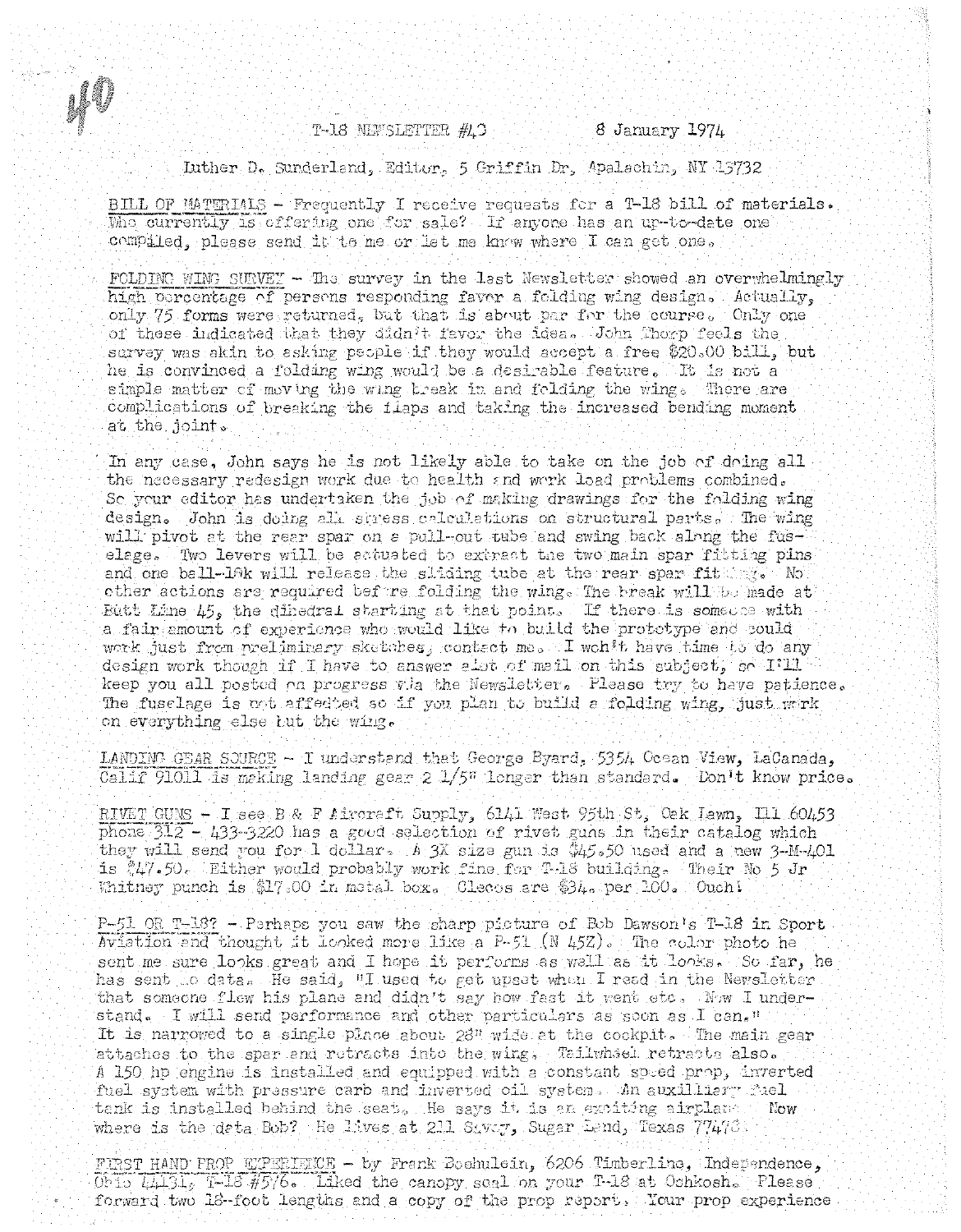## Page 2 T-18 Newsletter No 40

coupled with your forum at Oshkosh on the wooden props certainly points me in that direction. *A* recent experience by one of our chapter members also reinforces my tendency towards the wood prop.

Perhaps you do or donot remember the " $\text{IIse}$ " that wes at Oshkosh last year. It's a high wing "Cougar locking"  $4$ -place airplane with distinguishing full plexiglas doors and swept forward fibreglas wings. It was built by Rudy Segrist and is quite a performer. At any rate, he and his wife "Ilse" were on a return flight to Clevelend from San Bernadino, Cal when his prop let go approximately 8" from the hub. It just about tore the engine from the mount before he got shut down. They were at  $8,500$  feet and fortumately he remembered an abandoned mining strip they had passed over shortly before so he headed for it. He didn't think he was going to make it and his last transmission to the FSS was that he was going into the trees. At this point he remembered he had dumped the flaps and quickly retracted them and got enough lift back to skim over the trees to plop it down on the airstrip smack dab in the middle of a hippy commune. They got sout, looked at the girplane and found the cowling was gone, 2 feet of prop and the 180 hp engine was hanging there by the 2 lower engine mount tubes.

Lise, to say the least, was glad to be spared her life. The ride down in the crippled plane frightened her to death but the ride to town on the back of a hippy "chopper" really scared the  $\leftrightarrow$  out of her. They celled FSS, told them they were  $OK$  and in  $4$  hours had the airplane on a trailer on their way home. The young people couldn't do enough for them - helped them get a trailer, take the plane apart and load it for the trip home. Happy Ending I

A not so happy ending is the Mike Simkanan story. He crashed in his T-18 a week before Oshkosh at Akron, Ohio. A subsequent autopsy showed that he died of a heart attack. We have lost a fine individual and a fine  $T-\frac{18}{5}$ .

T-18 Parts FOR SALE - A G Bartley, 1337 Paseo Redondo, Burbank, Calif 91501 has some T-18 parts for sale which were made for a builder who has abandoned the project due to employment problems. They include sheet metal fabricated and assembled items, some machined parts - both aluminum and steel - and some welded assemblies.

SOUNDPROOFING OF AIRCRAFT - Howard Henderson, 444 Bryan Kirkwood, Mo 63122. I measured the sound level in three T-18's while at Oshkosh and have started a little study of how to reduce the noise in my own airplane. I am painting this month and hope to fly in the spring. Here is a preliminary report but more data will be forthcoming:

I am in the final stages of putting together T-18 #600 and am about to select the soundproofing material. Since  $m$  wife happens to be the type who likes to talk while flying and (to her) a 150 Iycoming sound is not music, I thought I had better do a little research into noise control.

Having been in the testing end of the aircraft industry for  $30$  years, I have lived through the paranoidal years when we were scared to death anybody who worked around jet engines very long would go deaf and sue us to death. Fortunately, we all calmed down and developed sensible program so now things are pretty well under control.

Three things you learn from the start when dealing with noise are: 1. Stop it at the source if possible;  $2.$  It takes mass (preferably limp) to serve as a barrier; and 3. If it gets in the room with you, try to absorb it with absorbing wall treatments. Obviously, all of these are hard to do in an airplane. Homebuilders don't like mufflers, they don't like to add much weight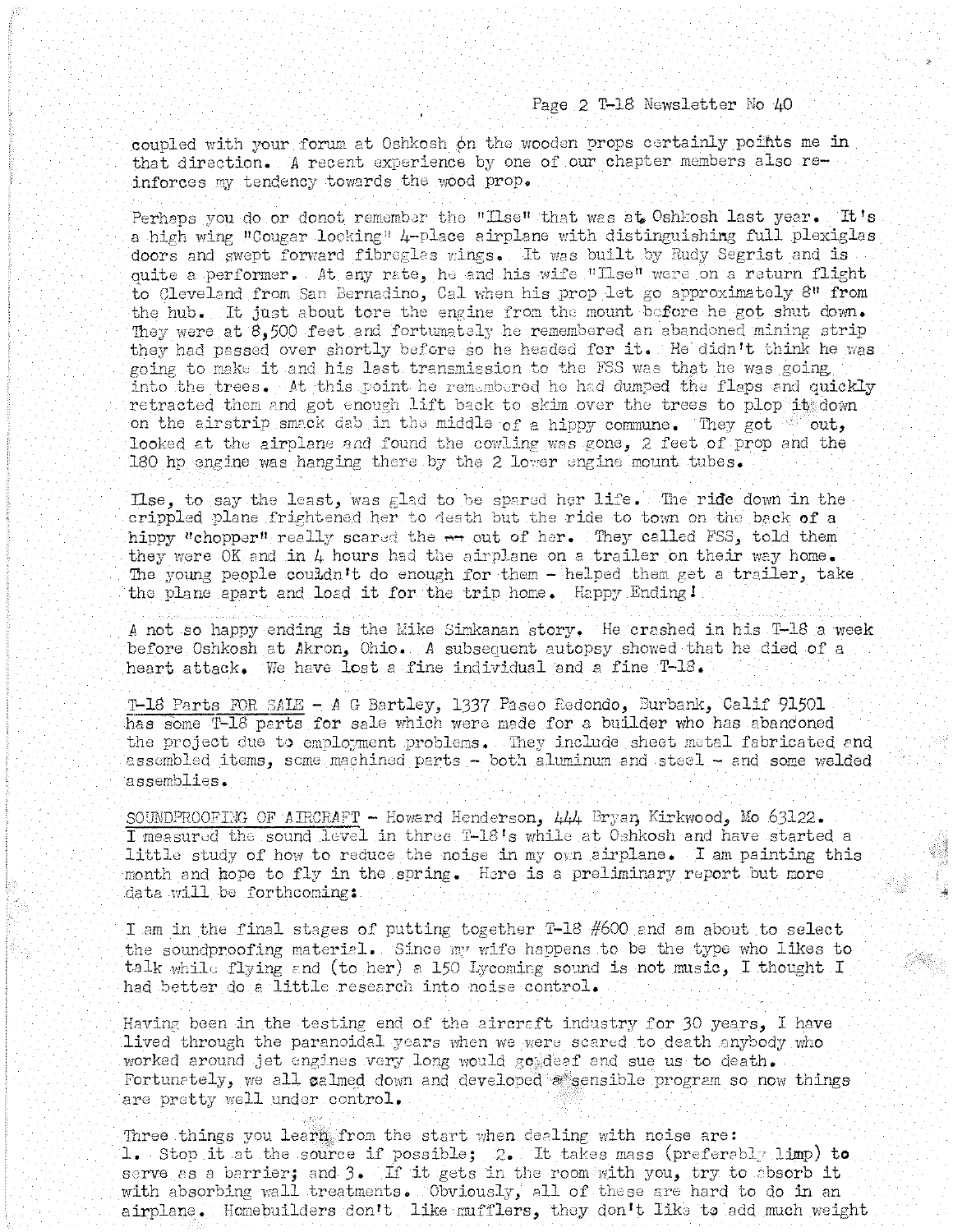for a barrier or wall dampeners, and vinyl is such an easy material to clean, it is difficult to turn down as the primary upholstering material.

But if soundproofing happens to be a prime consideration for your airplane, here are some of the things to consider although some may be near to impossible; 1. Get as far from the source as possible since sound is reduced 6 db for twice the distance in free space. Mufflers on the later skyhawks are in front of oil pan. 2. Add a muffler.  $3.$  Squeege the exhaust opening down to about  $1/4$  " wide and add holes in front of this to diffuse the sound.  $4.$  Use a crossover exhaust sys. 5. Consider 3 or 4 blade propeller. Each blade, since it is smaller, produces less energy and the frequency of the pressure pulses is higher, therefore easier to attenuate. (Ed note; Consider a wooden prop. They are unbelievably smoeth running and quieter.) 6. Seal all cracks in doors and canopies. This not only prevents the high frequency whistles from being generated but seals out the engine noise that leaks through the holes. (Ed note: An absolutely tight canopy seal is a must. I reduced the noise level many db by installing the new neoprene bulb seal all around the canopy.)

To serve as a sound barriers i.l. Lead or lead impregnated vinyls are best but of course are heavy. Most commercial lead and foam laminates weigh about 1 pound per sq. ft. They are also expensive (as high as  $1.75/$   $(c_0$  ft.). 2. Fiberglass mats are a good old favorite because they are so cheap and so fireproof, but not too good for dampening aluminum pancls. (Ed note: If the semi-rigid sheet.

fiberglass used for lining air conditioning ducts is applied with the special rubber-base cement available for this purpose, it doss real fine job. 3. Acoustical foams seem to be getting more use but there again need to be laminated with a layer of dempening meterial. 4. Most T-18 builders are first applying soft aluminum tape 3M No. 426 which, by pilot's reports, seems to help a Lot.

For sound absorption: Carpet-like materials, woven fabric or perforated vinyl all will absorb some of the sound once it sets in the cockpit preventing it. from bouncing around so nuch. The idea here is to use a material with a high absorption coefficient but still practical to clean. Many commercial lightplanes have perforated handlinars to achieve this. Don't laugh about the lead mentioned above. One prop driven airliner used 700 Ibs of pure sheet lead around the inboard engines and at one time the DC-10 used 2000 lbs of lead vinyl to silence an air conditioner outlet.

As can be seen from Table I, a modern Cherokee at 2500 RFM, by using a combination of all these sound reduction techniques, is able to achieve a total sound difference as compared to my Fnon-treated" Sky Coupe of about 17 db on the "A" scale. From Table II, this rould sound like a 75% reduction to the ear's Most of the commercial deta on noise today is referenced to the so called "A" scale which is simply a filtered response do-emphasizing the low frequencies (since the ear will tolerate higher levels of low frequencies).

While at Oskosh for the '73 Fly-In, I was able to get sound levels on 3 T-18's and I have subsequently obtained the additional data which is shown in Table I. Reep in mind it is very difficult to compare data from one airplane to another because they cannot be measured under the same conditions of horsepower, rpm etc. since they have different propellers, engines, and have different drag characteristics so fly at different speeds. But if you will permit me to go overboard on the subject a little, it does appear B. C. Roemer's NL8T, a clean T-18 with pretty good acoustical treatment, is getting the most miles/sound expesure index. (I'll bet you never heard of that crazy parameter before.)

Many articles have been written on the psychological repects of noise, but to be brief, what is music to one car may be noise to another. (Ed note:  $L_{\text{MOM}}$  Amen!) To most of us, rock music is a grating noise, but as flyers we tolerate the steady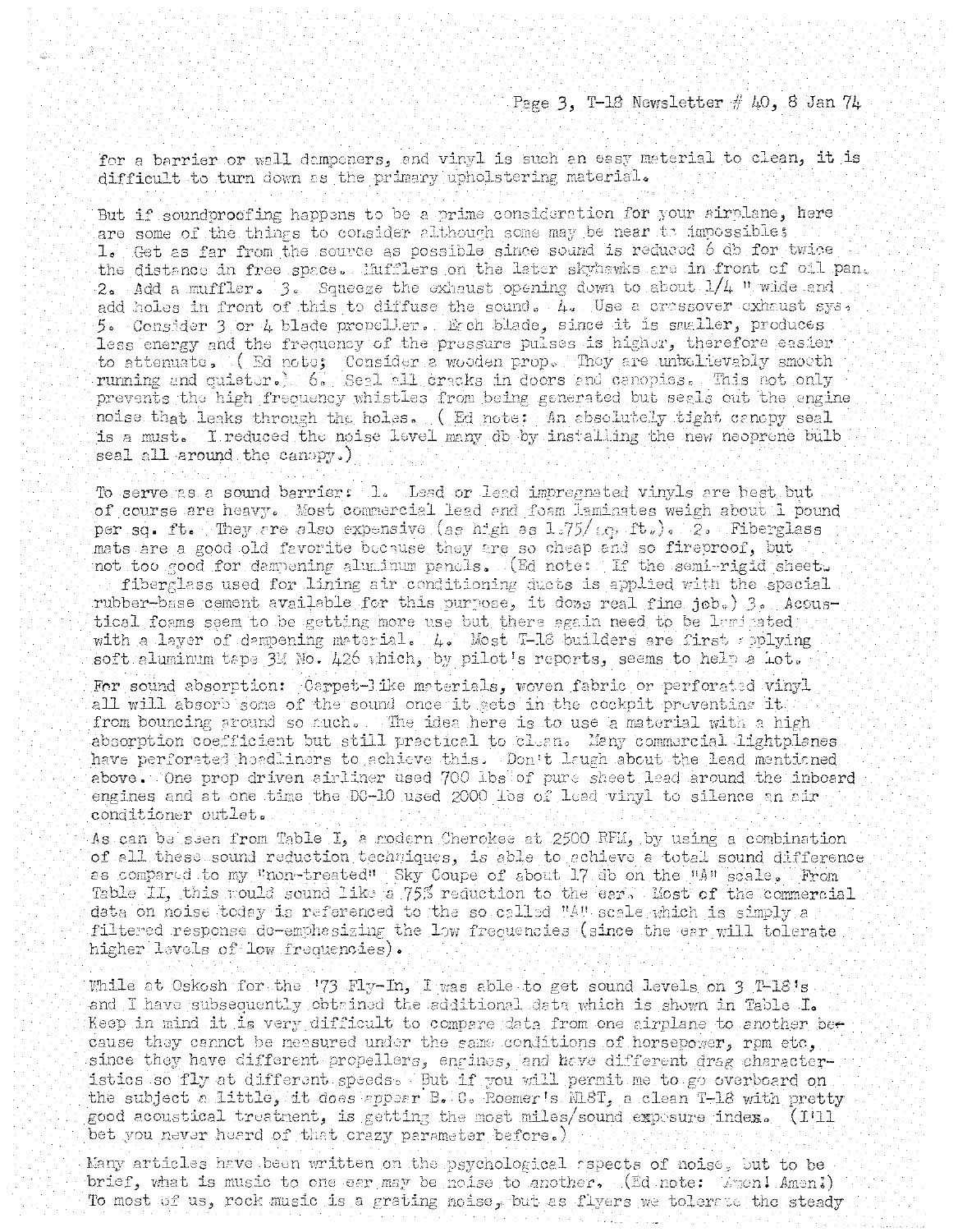## Page  $4$ , T-18 Newsletter  $\#40$ , 8 Jan  $74$

drone of a smooth running engine. Acoustic experts have agreed on some standards for industry (Table III) and meters to compute the "Exposure Index". It is included here as a reference but not necessarily as a requirement. The FAA is encouraging the use of ear plugs for noisy airplanes and many people report it easier to converse with the plugs, even though you still have to almost yell in a 100 db environment

A good source for a full line of laminated soundproofing materials is Soundcoat Co 515 Madison Ave, NY, NY 10022. I plan to use mostly lead impregnated vinyls and foams with compressed fiberglass over the lead vinyl on the firewall.

| Airplane                                                                                                   | 2100 rpm                                  |                                     |                      | 2500 rpm Nax rpm Canopy secl.        | Barrier Upholstery                                           |                                |
|------------------------------------------------------------------------------------------------------------|-------------------------------------------|-------------------------------------|----------------------|--------------------------------------|--------------------------------------------------------------|--------------------------------|
| $T-18$ $N380G$ $2$<br>Pete Gonzalez<br>$125$ hp                                                            |                                           | $101$ db $105$ db poor<br>$110$ mph |                      | 130 mph temporary<br>canopy          | $1/4$ <sup>n</sup> 3 <sup>H</sup> none<br>foam & foil:       |                                |
| <b>N18T T-18</b><br>Roemer<br>$180$ hp                                                                     | $-93^\circ$ db $-$<br>$138$ mph $185$ mph | 100 db 100 db                       | $-2750$ ?<br>205 mph | good                                 | alum tape Carpet<br>fiberglass FW<br>$1/2$ Ethafoam on walls |                                |
| N4784G T-18 91 db<br>Dr Shinn<br>V.<br>135 hp.                                                             | 116 mph 138 mph                           | $\frac{1}{2}$ 97 db                 | 2950                 | 102 db fair, not<br>173 mph finished | alum tape & solid<br>poly foam vinyl                         |                                |
| N7544U<br>SkyCoupe<br>$125$ HP                                                                             | - 96 db<br>90 mph 115 mph                 | $105$ db                            |                      | poor                                 | Fiberglass<br>on FW only.                                    | solid<br>vinyl                 |
| 72 Cherokee 86 db 38 db 39 92 db 3<br>$140$ hp $-90$ mph $115$ mph                                         |                                           |                                     | $123$ mph            | i good                               | $\overline{2}$                                               | vinyl                          |
| 68 Plymouth at 60 mph $-75$ db<br>73 Cadillac at 60 mph - 68 db<br>DC-9 Formation 83 db forward, 87 db aft |                                           |                                     |                      |                                      |                                                              | vinyl<br>fabric                |
| Wife talking at $2$ ft, $85 - 90$ db.                                                                      |                                           |                                     |                      | none                                 | none -                                                       | gord                           |
|                                                                                                            | Table II                                  |                                     |                      |                                      |                                                              | Table III (Indust Noise Index) |

Safety & Health Act

Ed note: I notice he has a question mark on Roemer's max rpm reading of 100 db. This does seem strange because a 250 rpm and 20 mph speed change can hardly be realized without making a little more noise. I think the reason my wood prop is so much quieter is that the max rpm is only 2550 instead of 2750 and I cruise at only 2350. It sounds like a turbine.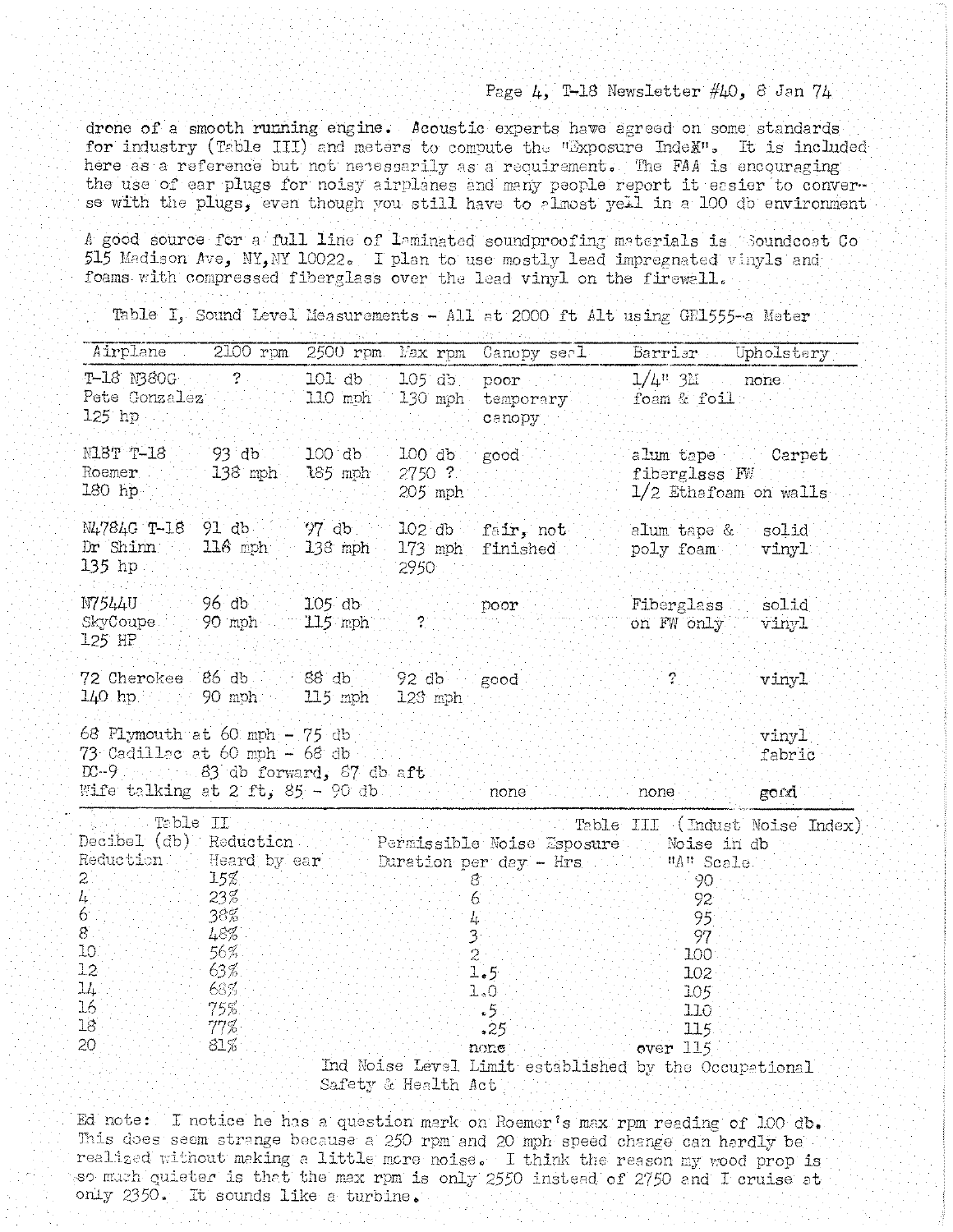## Pace 9. T-10 Nemelatter #40  $d$ an  $7L$

metal propeller I have been using. Although I balanced hoth the metal wap and the wood one in-flight with a dypemic belonger, the wood prop is unbelieved a smooth in comporison except at idle. It weishs anly 12.1 lbs - 19 lbs lighter then my 276. Sonsenich inspected bick "olan's Welfest often 70 hours and it was nerrect. The While many have a standard sine flower on toke the standard prop axtension but use 5 3/8" bolts. It is for the 125 thru 160 hp reines and costs \$170 the 12st I heard. Just tell Samemiah the up engine and they will select a proper pitch.





a kacamatan Ing

Intera 1 (211 Wights - Ciedussei on page 7. Dimble lending edge skin for 18-32 countersurk screws. The 1032 braking is beat up as a chrimidend jageled to fit inside rib, File off adves of corps head if dimple isn't deep enough. Hend up a trough-chaped form and pour in

Mailding from page 7. Pead. Don't get lead any hater than mosses as it will Full-size. 4 ft long, werp making it difficult to fit.

T-18 BEINION IN CANTIES - Had the cood fortune to be in Seattle last week and went to an enen house held to Bob Haumer's home for the local Chapter of EAA. Bob still flies his 7-16, tut his time is mutly taken with w rk on his n.w two-pics jet project. It has a V-tail and a pul noughn who li thrust Prath and Whiney engine just oft of the tradem cockpit. Tater he will install a GE J-35 engine with a thrust equal to the 2400 lbs grass weight. S makes will ut-all 38de yet,

The next creating all the T-12ers and together at Len Mysnen's house. Ien is stealing many of the trophies from Writmest Wr-Ins with his beautiful T-13, and has a new clider phont half finished.

Bill Iswaen, 2119 37 150th, Seattle, Wash 98166 showed as his nice 16thp powered T-18. Wis workernamip is flowless and, like other own ra, is thrilled with his ship.

3111 Jahnson funclly has his graatly modified 1-12 Jying and it is performing quite admirthly. On the 100 hp wasine with construt speed prop he can cruise 203 meh at 7500 feet and 75 % pewer. Bill is writing an article which will apper in Sport Avistica with bastes.

The next afternoon, Ford Hendricks took ne down to Lingview, Tash in his T-18 to see Mult Taylor's new ET homebuilt which will be flying before long. If you haven't<br>mat Malt, you haven't lived. He's a really great guy and I could fill a whole Nowsletter with what I learned there, this that will have to wait for another time.

On the way back to feattle, Ford adked me how I gat along at Altitude. I replied that I had been to 17,000 in a 3-25 without any transle, so he table me for a birdigete view of lit. Rainler. It was a cloudless day so I a t actue fabulous shate from all directions - including straight down - of the nounleln. His 150 hp = 18 still<br>hod lute of climb left at 15,800 fact. Just think, if you would hurry - and get yancs finished, you could be taking fabulous flights like that too. Thu off tha TV.